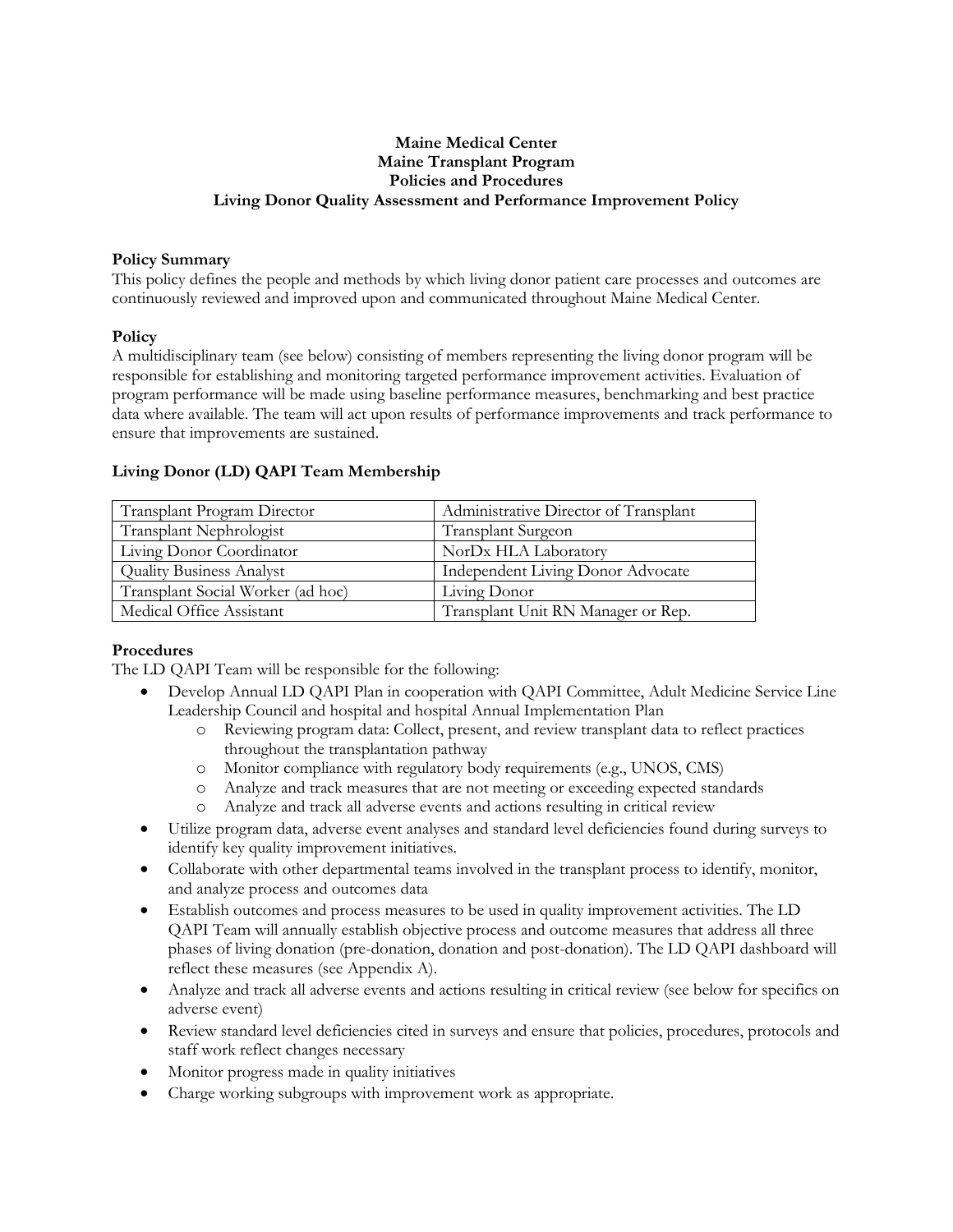Maine Medical Center Maine Transplant Program Policies and Procedures Living Donor Quality Assessment and Performance Improvement Policy Page **2** of **5**

Report LD QAPI and subcommittee activities to the Transplant QAPI.

# **Frequency of Meeting and Performance Evaluation**

The LD QAPI team will meet at least quarterly. Subcommittees of the LD QAPI may meet more frequently. Meetings will be used for multidisciplinary review of Living Donor Dashboard (Attachment A), LD QAPI committee will use Microsystems approach (with ongoing activities fitting into the Plan-Do-Study-Act method) to study and implement improvement activities.

# **Communication of LD QAPI Activities (see Appendix B: Quality Reporting Structure) and Interface with Maine Medical Center Quality and Risk Management**

- The LD QAPI Committee will report at least quarterly to the MTP QAPI Committee
- Adverse events will be reported in the RL Solutions Event online system and reviewed by the Maine Medical Center Risk Management team.
	- o LD QAPI will review details of reported adverse events, and will include members of the Committee during meetings to formulate corrective action plans and monitoring processes
	- o The Maine Medical Center Risk Management team will collaborate with the transplant team to review select significant events and any event requiring a Root Cause Analysis.
	- o The RL Solutions system includes a mandatory identification of each Maine Medical Center event entered as "yes" or "no" involving a transplant patient; all events involving a transplant patient will be automatically forwarded to the Director of Transplant Services for review
- LD QAPI will monitor Living Donor QAPI metrics and performance improvement activities
- LD QAPI will review working subgroup activities
- LD QAPI will ensure that transplant policies are reviewed at least once every three years, and updated more frequently as needed
- LD QAPI will oversee the creation and ongoing use of Dashboards, Living Donation website, transplant and living donation data reports, and balanced scorecards to communicate the performance and improvement related activities of the Living Donation team.

## **Definitions**

Centers for Medicare and Medicaid Services, Organ Transplant Program Interpretive Guidelines, Regulations 482.70: Adverse Event Definition: "an untoward, undesirable, and usually unanticipated event that causes death or serious injury, or the risk thereof."

## **References**

Nelson, Batalden, Godfrey. Quality by Design: A Clinical Microsystems Approach. 2007. Maine Transplant Program's QAPI Policy Maine Transplant Program's Adverse Event Policy Maine Medical Center's Sentinel Event Policy and Procedure Maine Medical Center's Reporting Patient Safety, Concerns, Incident Reporting and Prevention Policy Maine Medical Center's Annual Implementation Plan

Original Date: March 14, 2012

Approval Committee(s) and Dates: Maine Transplant Program Living Donor QAPI Committee, 3/14/12, 9/9/12, 6/8/15, 8/10/15, 8/16/21

Review Dates: 11/15/18, 8/16/21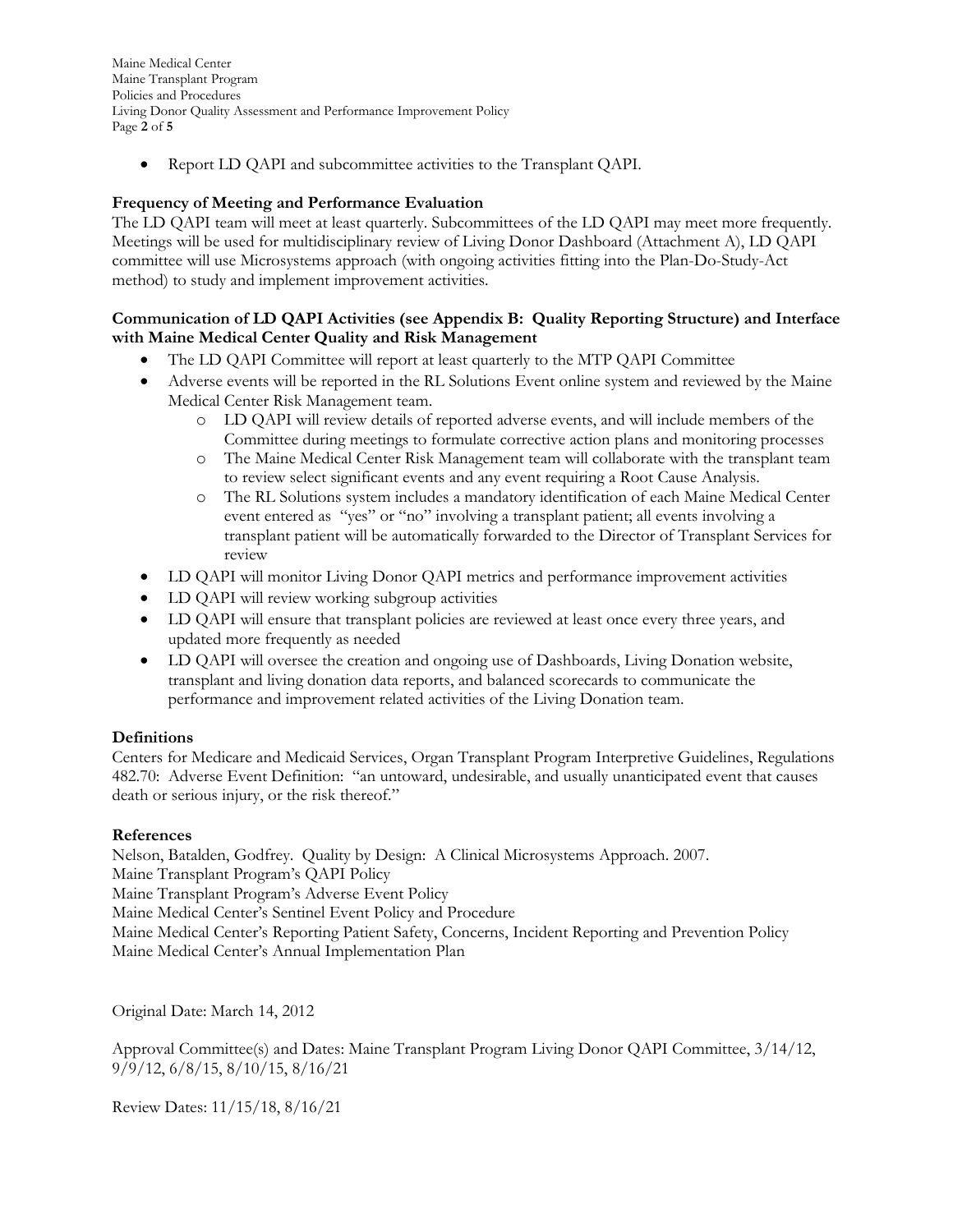Maine Medical Center Maine Transplant Program Policies and Procedures Living Donor Quality Assessment and Performance Improvement Policy Page **3** of **5**

Updated: 10/15/20, 9/2/21

Policy Champion: John P. Vella, MD, FACP, FRCP, FASN, FAST – Director, Nephrology and Transplantation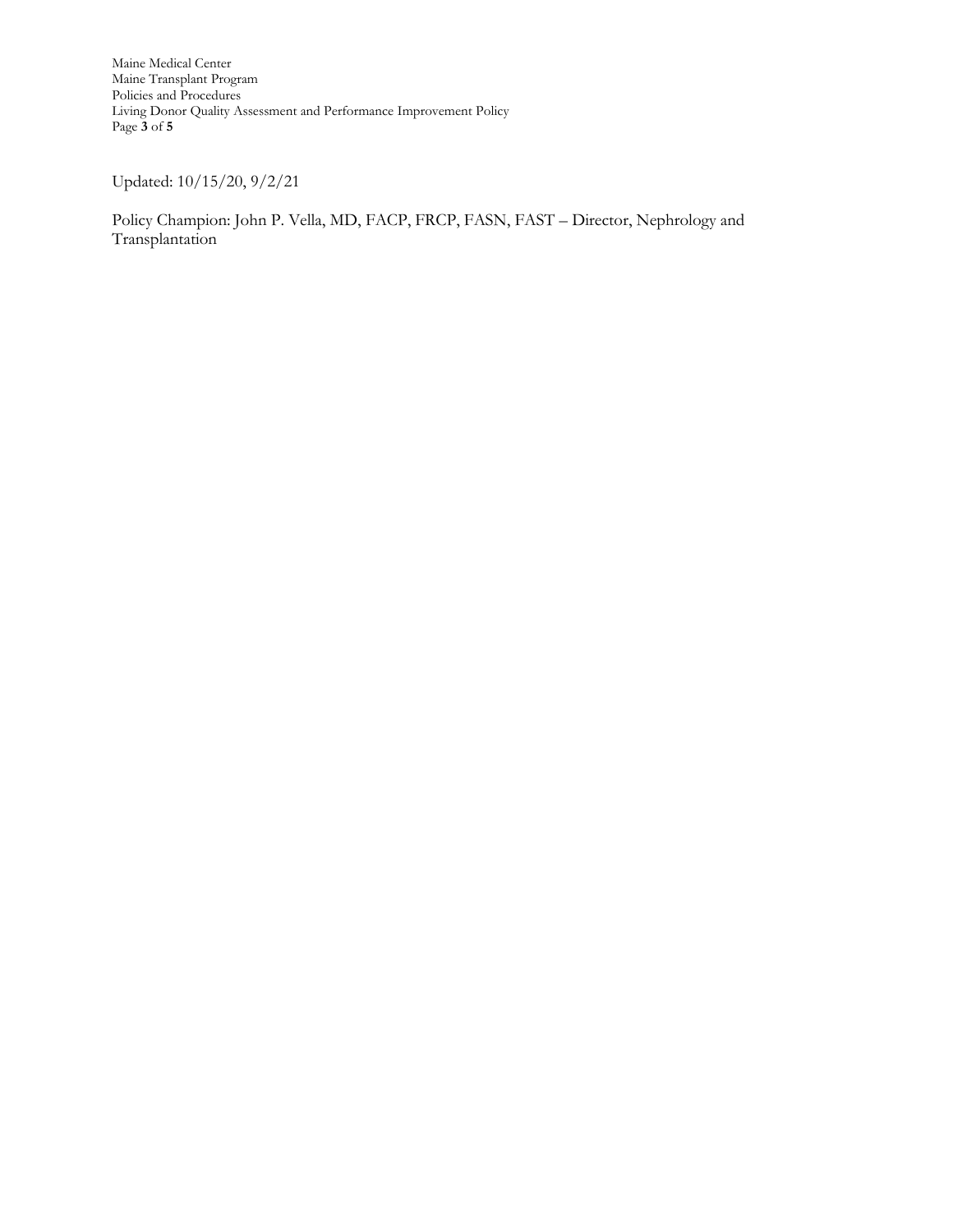Maine Medical Center Maine Transplant Program Policies and Procedures Living Donor Quality Assessment and Performance Improvement Policy Page **4** of **5**

# **Appendix A: Living Donor QAPI Dashboard**

| 2015 Living Donor Dashboard                                                           | Benchma    | Frequenc                | January        | February  | March                   | $\overline{a}$ | April | May            | June        | $\tilde{a}$ | July       | August | Septem | ទី             | <b>YTD</b><br>Current<br><b>Actual</b> | 2015<br>Target | 2014<br><b>Outcomes</b>   |
|---------------------------------------------------------------------------------------|------------|-------------------------|----------------|-----------|-------------------------|----------------|-------|----------------|-------------|-------------|------------|--------|--------|----------------|----------------------------------------|----------------|---------------------------|
| <b>Living Donor Kidney Volume</b><br>Kidney                                           | 27         | M                       | $\overline{2}$ | 1         | 3                       | 6              | 3     | $\overline{2}$ | 3           | 8           | $\sqrt{4}$ |        |        | 4              | 18                                     | 27             | 27                        |
| <b>Exchange Donor Surgeries</b>                                                       | 3          | M                       | ٥              | 0         | 0                       | 0              | 0     | o              | 0           | 0           | $\circ$    |        |        | o              |                                        | 3              |                           |
| <b>KPD as Percentage of Living Donor Surgeries</b>                                    | 10%        | M                       | $\circ$        | 0         | $\circ$                 | 0              | 0     | 0              | O           | 0           | 0          |        |        | o              |                                        | 10%            |                           |
| Number of Active KPD Pairs                                                            |            |                         |                |           |                         |                |       |                |             |             | $\ddot{a}$ |        |        |                | 4                                      |                |                           |
|                                                                                       |            |                         | 1              | 1         |                         | 4              | 3     |                | 1           |             | $\ddot{a}$ |        |        | $\overline{4}$ | 13                                     |                |                           |
| <b>Preemptive Living Donor Transplants</b>                                            |            | M                       |                |           | $\overline{\mathbf{c}}$ |                |       | 1              |             | 5           |            |        |        |                |                                        |                |                           |
| <b>New Donor Referrals</b>                                                            |            | M                       | 14             | 12        | 8                       | 34             | 13    | $\overline{7}$ | 14          | 34          | 8          |        |        | 8              | 76                                     |                | 115                       |
| <b>Process Indicators</b>                                                             |            |                         |                |           |                         |                |       |                |             |             |            |        |        |                |                                        |                |                           |
| <b>Pre to Donation Process</b>                                                        |            |                         |                |           |                         |                |       |                |             |             |            |        |        |                |                                        |                |                           |
| Records requested within 1 week of registration                                       | 80%        | $\overline{\mathbf{s}}$ |                |           |                         |                |       |                |             |             |            |        |        |                |                                        |                |                           |
| Records reviewed within one week of receipt                                           | 80%        | $\overline{\mathbf{s}}$ |                |           |                         |                |       |                |             |             |            |        |        |                |                                        |                |                           |
| Testing ordered within same week of record review                                     | 80%        | $\overline{s}$          |                |           |                         |                |       |                |             |             |            |        |        |                |                                        |                |                           |
| Test results received /reviewed within 1 week recpt.                                  | 80%        | $\overline{\mathbf{s}}$ |                |           |                         |                |       |                |             |             |            |        |        |                |                                        |                |                           |
| Clinic appt. scheduled within 2 weeks of test review                                  | 80%        | $\overline{s}$          |                |           |                         |                |       |                |             |             |            |        |        |                |                                        |                |                           |
| Patient review at TCR immediately following test review                               | 80%        | $\overline{\mathbf{s}}$ |                |           |                         |                |       |                |             |             |            |        |        |                |                                        |                |                           |
| OR Scheduled within week of TCR Acceptance                                            | 80%        | $\overline{\mathbf{s}}$ |                |           |                         |                |       |                |             |             |            |        |        |                |                                        |                |                           |
| SW Eval prior to TCR                                                                  | 100%       | M                       |                |           |                         |                |       |                |             |             |            |        |        |                | πm                                     | 100            |                           |
| Nutrition Eval prior to TCR                                                           | 100%       | M                       |                |           |                         |                |       |                |             |             |            |        |        |                | īΘ                                     | 100            |                           |
| ILDA Eval prior to TCR                                                                | 100%       | $\overline{M}$          |                |           |                         |                |       |                |             |             |            |        |        |                | īΦ                                     | 100            |                           |
| Pharmacy Eval prior to TCR                                                            | 100%       | M                       |                |           |                         |                |       |                | т           |             |            |        |        |                | Ιũ                                     | 100            |                           |
| Signed selection criteria by PreOp<br>Outstanding 90 day Delinquent UNOS Registration | 100%<br>0% | M<br>M                  |                |           |                         |                |       |                |             |             |            |        |        |                | TCT                                    | 100            |                           |
|                                                                                       |            |                         |                |           |                         |                |       |                |             |             |            |        |        |                |                                        |                |                           |
| <b>Time of Donation Process:</b>                                                      |            |                         |                |           |                         |                |       |                |             |             |            |        |        |                |                                        |                |                           |
| ILDA evaluation prior to discharge                                                    | 100%       | M                       |                |           |                         |                |       |                |             |             |            |        |        |                |                                        | 100            |                           |
| SW evaluation prior to discharge                                                      | 100%       | M                       |                |           |                         |                |       |                |             |             |            |        |        |                | TC)                                    | 100            |                           |
| Discharge planning note prior to discharge                                            | 100%       |                         |                |           |                         |                |       |                |             |             |            |        |        |                | ΠŎ                                     | 100            |                           |
| Nutrition evaluation prior to discharge                                               | 100%       | M                       |                |           |                         |                |       |                |             |             |            |        |        |                | īΰ                                     | 100            |                           |
| Pharmacy evaluation prior to discharge                                                | 100%       | M                       |                |           |                         |                |       |                |             | 70          |            |        |        |                | īΦ                                     | 100            |                           |
| <b>ABO</b> Verification                                                               | 100%       | M                       |                |           |                         |                |       |                |             |             |            |        |        |                |                                        |                |                           |
| <b>Post Donation Process:</b>                                                         |            |                         |                |           |                         |                |       |                |             |             |            |        |        |                |                                        |                |                           |
|                                                                                       |            |                         |                |           |                         |                |       |                |             |             |            |        |        |                |                                        |                |                           |
| Outstanding Prior Month UNOS LD forms                                                 | O          | M                       |                |           |                         |                |       |                |             |             |            |        |        | 0              |                                        | 0              |                           |
| MMP Surgeon: Courtesy and Respect                                                     | 90%        | M                       |                |           |                         |                |       |                |             |             |            |        |        |                |                                        | <b>NA</b>      |                           |
| MMP Surgeon Survey: Explained Things                                                  |            | 90% M                   |                | <b>NA</b> |                         |                |       |                |             |             |            |        |        |                |                                        | 98%            |                           |
|                                                                                       |            |                         |                |           |                         |                |       |                |             |             |            |        |        |                |                                        |                |                           |
| <b>Patient Outcome Indicators</b><br><b>Pre Donation Outcomes:</b>                    |            |                         |                |           |                         |                |       |                |             |             |            |        |        |                |                                        |                |                           |
| Donor Evaluations                                                                     | 41         | M                       |                |           |                         |                |       |                |             |             |            |        |        |                |                                        | 48             | 46                        |
| Number of TCR Donor Presentations                                                     |            | M                       | 9              |           | $4 \ 5 \ 18$            |                |       |                | 6 6 12 24 1 |             |            |        |        | $\overline{1}$ | 43                                     |                | 95                        |
| <b>TCR Presentations with Donor</b>                                                   | 50%        | M                       |                |           |                         |                |       |                |             |             |            |        |        |                |                                        | 50%            | 43%                       |
| % Decision from testing to TCR/decision                                               | baseline   | M                       |                |           |                         |                |       |                |             |             |            |        |        |                |                                        |                |                           |
| <b>Time of Donation Outcomes:</b>                                                     |            |                         |                |           |                         |                |       |                |             |             |            |        |        |                |                                        |                |                           |
| <b>Surgical Complications</b>                                                         | Ö          | $\mathcal{Q}$           |                |           |                         |                |       |                |             |             |            |        |        |                | п                                      | $\circ$        | o                         |
| Donor Average LOS                                                                     | 2.5        | $\alpha$                |                |           |                         |                |       |                |             |             |            |        |        |                |                                        | 2.5            | 2.5                       |
| DGF rate for Recipients of LD's                                                       | 3%         | M                       |                |           |                         |                |       |                |             |             |            |        |        |                |                                        | 3%             | 7%                        |
| <b>Post Donation Outcomes:</b>                                                        |            |                         |                |           |                         |                |       |                |             |             |            |        |        |                |                                        |                |                           |
| Readmission within 30 days                                                            | σ          | $\overline{\circ}$      |                |           |                         |                |       |                |             |             |            |        |        |                |                                        | $\circ$        | $\overline{\mathfrak{o}}$ |
| Change in Diastolic BP                                                                |            | $\mathbb{S}$            |                |           |                         |                |       |                |             |             |            |        |        |                |                                        |                |                           |
| Change in Systolic BP                                                                 |            | s                       |                |           |                         |                |       |                |             |             |            |        |        |                |                                        |                |                           |
| Serum Creatinine                                                                      |            | S                       |                |           |                         |                |       |                |             |             |            |        |        |                |                                        |                |                           |
| Protein/ Creatinine Ratio                                                             |            | $\overline{s}$          |                |           |                         |                |       |                |             |             |            |        |        |                |                                        |                |                           |
| Percent donors attending 2 week follow up                                             | 100%       | $\overline{\circ}$      |                |           |                         |                |       |                |             |             |            |        |        |                |                                        |                |                           |
| Percent of donors attending 6 month follow up                                         | 100%       | $\circ$                 |                |           |                         |                |       |                |             |             |            |        |        |                |                                        |                |                           |
| Percent of donors attending 12 month follow up                                        | 100%       | $\circ$                 |                |           |                         |                |       |                |             |             |            |        |        |                |                                        |                |                           |
| Percent of donors attending 2 year follow up                                          | 100%       | Q                       |                |           |                         |                |       |                |             |             |            |        |        |                |                                        |                |                           |
|                                                                                       |            |                         |                |           |                         |                |       |                |             |             |            |        |        |                |                                        |                |                           |

|  | <b>Maine Transplant Program</b> |  |
|--|---------------------------------|--|
|  | <b>Living Donor Dashboard</b>   |  |

| $S =$ Semi-annual                        |  |
|------------------------------------------|--|
| $M =$ Monthly                            |  |
| M <sup>*</sup> = Rolling 24 month data   |  |
| $Q =$ Quarterly                          |  |
| Q" = Rolling 12 month reported quarterly |  |

| Status:                          |  |
|----------------------------------|--|
| Data not reported in time period |  |
| Status To be determined          |  |
| Below Target                     |  |
| Meeting Target                   |  |
| nye 1                            |  |